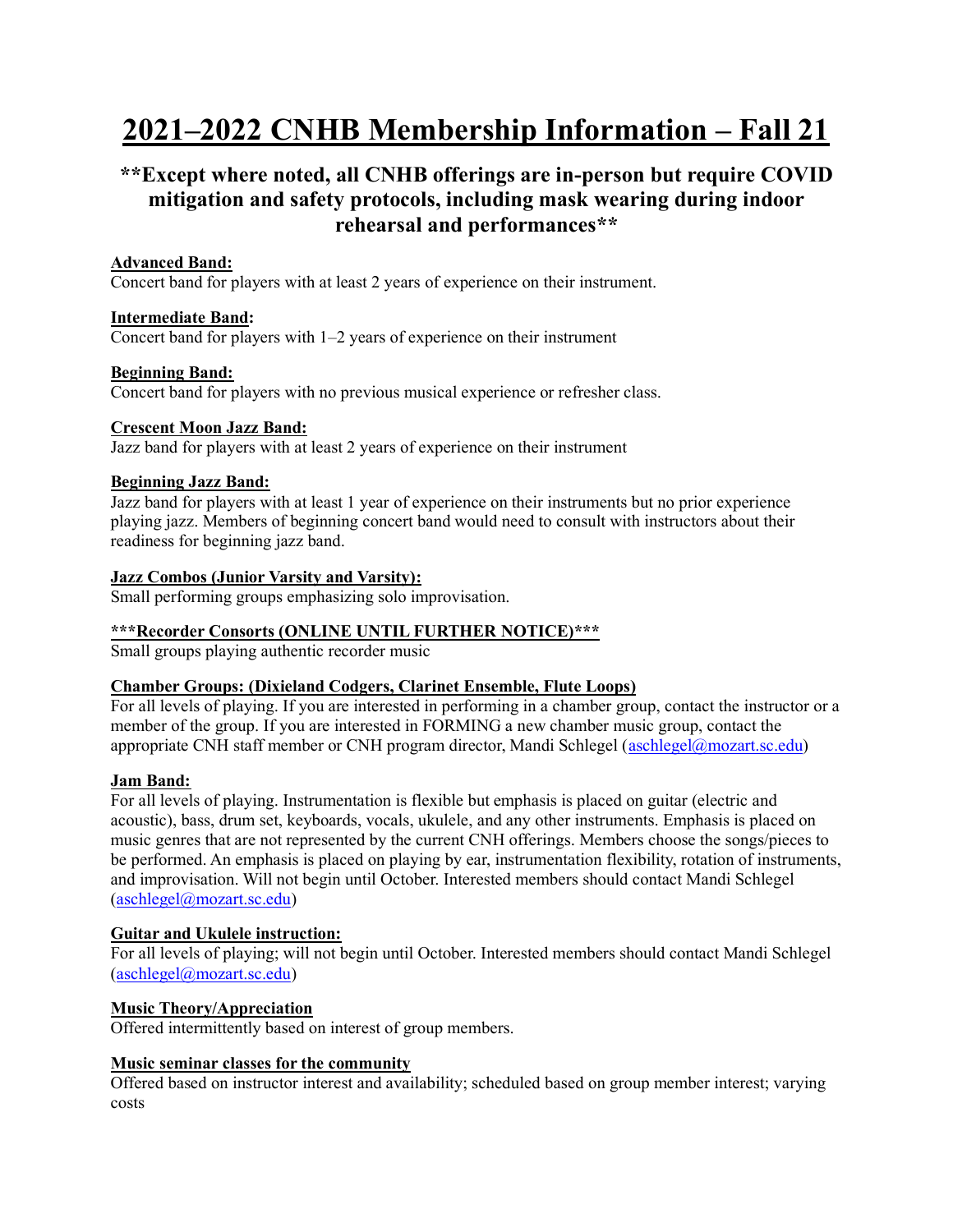#### **Costs**

Beginner Concert Band: \$160 per semester (includes 10 private lessons) Intermediate and Advanced Bands/Jazz Bands: \$110 per semester for one band; \$150 for 2+; Jazz Improv Groups: \$160 per semester Recorder groups: \$160 per semester Chamber Groups: Cost varies across groups. Contact specific staff Private lessons: \$125 per semester (10, 30-minute private lessons)\*\* **SmartMusic subscription: \$30.00 Jam Band: To be determined . . . no more than \$50.00** Parking pass: **\$50.00 for fall and spring semester**

#### **Instrument Rentals and Purchases**

We strongly encourage our members to purchase their instruments through Pecknel Music, 930 N. Lake Drive, Lexington, SC, 29072 (803) 799-6860 or Musical Innovations, 630-12 Promenade Place, Columbia, SC 29229. Used, pre-owned, or SoM instruments are also an option; please discuss with CNHB staff.

When buying an instrument through a store, please make certain that the store is a member of National Association of Music Merchants (NAMM). You will know by a large blue and silver NAMM sticker on the store door or window.

Recorder consort members should contact Jean Hein [\(jean@columbiabaroque.org\)](mailto:jean@columbiabaroque.org) before purchasing an instrument.

#### **Private Lesson Program**

#### **For Beginner Concert Band Members**

Each person will receive 10 half hour lessons per semester as part of their primary instruction. Lessons are included in registration fees.

#### **For 2nd year + players**

Members can take lessons for an additional fee of \$125 per semester.

#### **Lesson Frequency and Length**

Each person enrolled in the lesson program will receive 10, 30-minute lessons per semester. If you want longer and more frequent lessons, consult with your lesson teacher to discuss payment.

#### **Lesson Staff**

All lesson staff are undergraduate or graduate students at the USC School of Music and have been approved by CNHB directors. Members may choose a teacher or have a CNHB director assign them a teacher.

#### **Lesson Scheduling**

Lessons may be scheduled at times and locations convenient to the teacher and the student.

#### **Lesson Cancellation/Rescheduling**

If cancelled by teacher: A make-up lesson is guaranteed and should be scheduled at the earliest possible convenience. Extending a scheduled lesson for additional time does not fulfill this requirement.

If cancelled by CNHB member: Every effort will be made to reschedule a make-up lesson. In the event that a make-up lesson cannot be rescheduled, the member will receive either a refund for the cost of the lesson or a credit for an additional lesson during the next semester. In unique circumstances, make-up